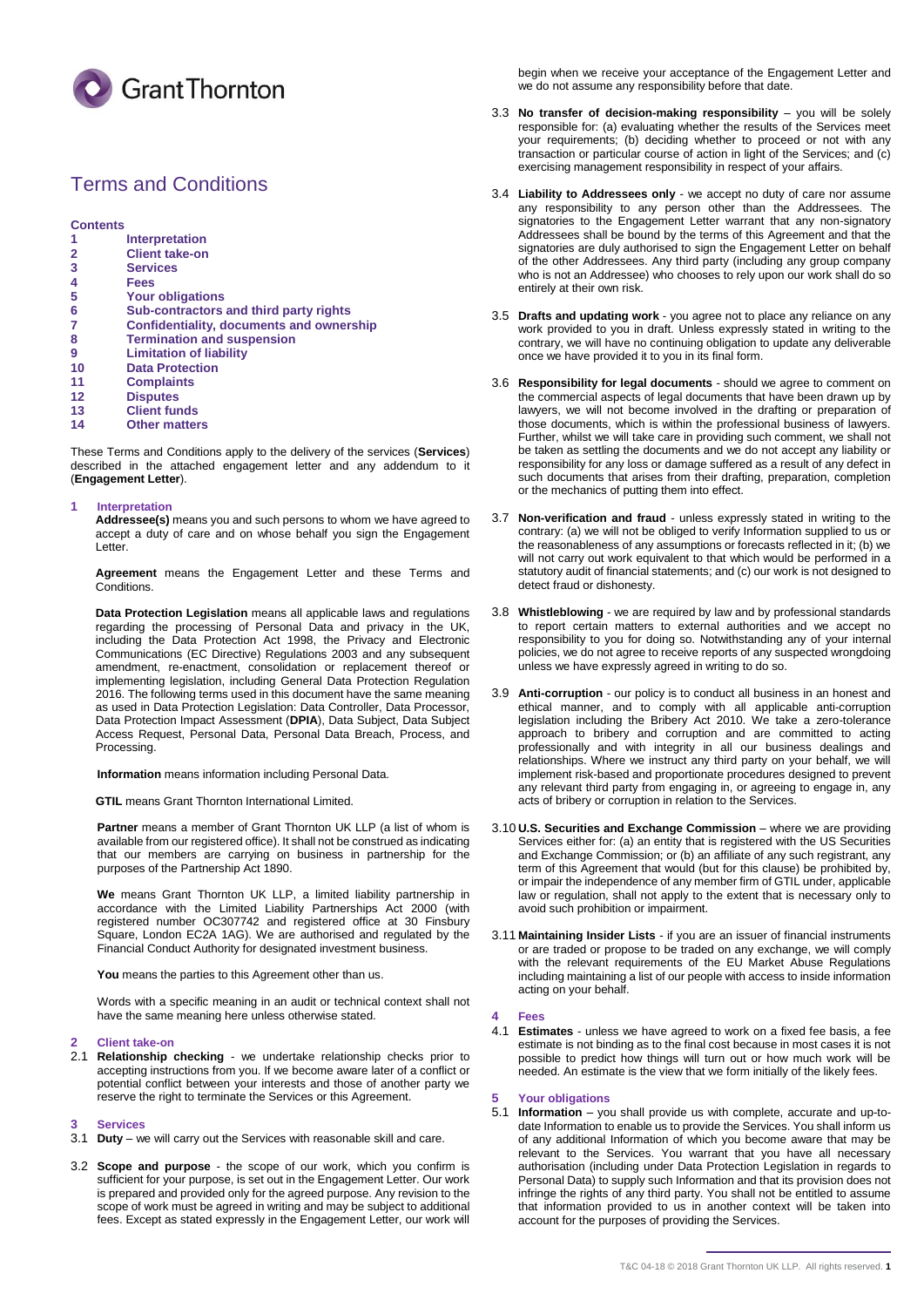5.2 **Our people** - you agree that during the engagement and for a period of 12 months thereafter you will not solicit for employment or hire any of our people who have been involved in providing Services, without our express written consent, in which case we may seek appropriate compensation from you (unless the individual is hired in response to a general advertisement made available to the public).

#### **6 Sub-contractors and third party rights**

- 6.1 **GTIL**  we are the member-firm of GTIL in the UK. GTIL and the memberfirms are not a worldwide partnership. GTIL and each member-firm are separate legal entities. Services are delivered by the member-firms. GTIL does not provide services to clients. GTIL and its member-firms are not agents of, and are not authorised to bind, one another and are not liable for one another's acts or omissions. We shall have no liability under this Agreement in connection with services that another member-firm of GTIL has directly agreed to provide under any other agreement.
- 6.2 **Sub-contractors and people**  we may obtain services from subcontractors, including other member firms of GTIL, in which case the terms of this Agreement shall apply for their benefit. We take sole responsibility to you for Services provided by us and any sub-contractor involved in providing the Services, including other member-firms of GTIL, and their respective people. You agree not to bring any claims in respect of the Services, or this Agreement, against any parties other than us.
- 6.3 **Third party rights**  the Contracts (Rights of Third Parties) Act 1999 does not apply to the terms of this Agreement or any subsequent amendment to it unless expressly confirmed otherwise in writing (save to the extent that any parties listed in clause 6.2 can benefit from the protections in that clause).

#### **7 Confidentiality, documents and ownership**

- 7.1 **The Addressees' confidentiality obligations**  the Addressees shall not disclose our work to any third party without our prior written consent, except as required by law, or any legal or regulatory authority.
- 7.2 **Our confidentiality obligations**  all our people and sub-contractors are subject to contractual confidentiality obligations in respect of Information relating to our clients. We shall keep all Information created or received in connection with the Services and this Agreement confidential and shall not (without your consent) disclose it to any third party nor use it for purposes other than in connection with providing the Services and efficient administration of our client relationships. This obligation shall not apply to information that is:
	- (a) published or is in the public domain otherwise than due to a breach of this Agreement;
	- (b) lawfully known to us before commencement of the Services;<br>(c) lawfully obtained by us from a third party who is free to divuly
	- lawfully obtained by us from a third party who is free to divulge that information;
	- (d) required to be disclosed to our professional advisors, auditors or insurers, including in the event of any litigation or complaint; or
	- (e) required to be disclosed by law, the courts or any legal or regulatory authority.
- 7.3 **Ethical policy of full disclosure to HMRC**  we operate an ethical policy of full disclosure with HM Revenue and Customs (**HMRC**) in connection with any tax services that we are engaged to perform. Where estimates or valuations are included in a tax return that we have prepared on your behalf, it is our policy to disclose to HMRC the basis upon which they have been prepared. It is your legal responsibility to ensure that all returns, declarations and disclosures to HMRC are correct and complete to the best of your knowledge and belief.
- 7.4 **Publicity**  we may mention in appropriate circumstances that you are, or have been, a client of ours and the type of services provided. This will not involve disclosure of your confidential information.
- 7.5 **Information sharing**  some of your Information may be shared with member-firms of GTIL and other sub-contractors on a confidential basis subject to the same level of data protection obligations as apply between you and us. Not all of these are located within the European Economic Area (**EEA**). Therefore, Information may be transferred outside the EEA. We will ensure appropriate safeguards, as required by Data Protection Legislation, are in place before any transfer.
- 7.6 **Professional files**  we will be entitled to make and retain copies of any documents or material prepared by us or on our behalf or supplied to us for the purposes described in this Agreement, where it is necessary to do so for the purposes we agree with you. Following this, they shall be disposed of in a secure manner.
- 7.7 **Ownership of documents** all working papers, draft documents, file copies, internal memoranda and electronic files that we create and retain under this Agreement shall belong to us. All original documents provided by you shall be returned to you upon request. Any documents that we

prepare and we supply to you will belong to you, subject to the terms of this Agreement.

- 7.8 **Intellectual property licence** ownership of intellectual property in material that is pre-existing or that is not prepared by us exclusively for the purposes of the Services shall be retained by its original owner. All other intellectual property in any document we prepare while providing the Services shall be our property. We hereby grant a non-transferable licence to you to use the product of the Services for the agreed purpose. You shall not use our name or logo without our prior written consent.
- 7.9 **Freedom of Information**  if you receive a request under the Freedom of Information Act 2000 or other legislation for disclosure of our work or other information that we have provided to you, you agree to notify us promptly in writing of the request, to consult us and to pay due regard to any legitimate grounds for challenging disclosure. You agree to attach to any material that is to be disclosed a statement that we disclaim any duty of care and responsibility to third parties and any third party that chooses to rely upon our work shall do so entirely at their own risk.

## **8 Termination and suspension**

- 8.1 **Cancellation right** if you are a consumer, you have a right under the Consumer Contracts (Information, Cancellation and Additional Charges) Regulations 2013 to cancel this Agreement within 14 days of receiving it. Your notice to terminate the Agreement must be made clearly in writing. If you have requested us to start work within the cancellation period and you then cancel, you will be liable for our reasonable charges up to the date of cancellation.
- 8.2 **30 days' notice** subject to clause 8.1, either party may serve 30 days' written notice to terminate this Agreement.
- 8.3 **Rights to immediate termination**  a party may serve written notice to immediately terminate this Agreement if:
	- (a) the other party (i) is in material breach of this Agreement, which, if capable of remedy, has remained unresolved after 30 days from discovery of the breach; (ii) repeatedly commits breaches of its obligations; or (iii) becomes insolvent or unable to pay its debts; or
	- (b) continuing the Services is likely to result in a breach of applicable law or regulation, our independence being compromised, or a conflict of interest which cannot be resolved by way of appropriate safeguards.
- 8.4 **Our further rights of immediate termination and suspension**  we may serve notice of immediate termination of this Agreement or suspension of the Services if you fail to pay any undisputed invoice in accordance with our payment terms or if we have reason to believe that you have provided us or HMRC with misleading information.
- 8.5 **Consequences of termination and suspension**  following termination and during any period of suspension we shall owe no contractual or tortious duty to you for future actions that we would otherwise have been obliged to take under this Agreement. We shall remain entitled to recover payment of our reasonable fees and expenses incurred up to the date of termination or suspension together with interest in respect of any late payment.

# **9 Limitation of liability**

- 9.1 **Our liability**  our total aggregate liability to the Addressees for all claims or losses or liabilities connected with this Agreement or the Services (including but not limited to negligence and breach of contract or other duty) shall be limited to £2 million, or such other amount as may be specified in the Engagement Letter, which the parties agree to be fair and reasonable in all the circumstances. The Addressees will have to allocate the limit of our liability between them. It is agreed that such allocation will be entirely a matter for the Addressees, who shall be under no obligation to inform us of it, provided always that no Addressee shall dispute the validity, enforceability or operation of the limit of liability on the ground that (for whatever reason) no such allocation was agreed. Nothing in this Agreement limits or excludes any liability, loss, damage or cost arising from fraud or dishonesty or any liability which cannot lawfully be limited or excluded.
- 9.2 **Types of loss** under no circumstances will we be liable for loss of profit, loss of revenue or opportunity, corruption of data, anticipated savings, damage to goodwill, wasted management or staff time, or any punitive or exemplary damages, whether or not the likelihood of such could have been reasonably contemplated.
- 9.3 **Proportionality**  if we are liable for loss under this Agreement or in respect of the Services and an Addressee or a third party has contributed to the same loss, we shall only be liable for such proportion of the loss as may reasonably be attributed to us as a just and equitable amount taking into account the contribution to the loss for which the Addressee and any third party are responsible. In assessing the apportionment of loss for this purpose, no account will be taken of any contractual or other limitation on